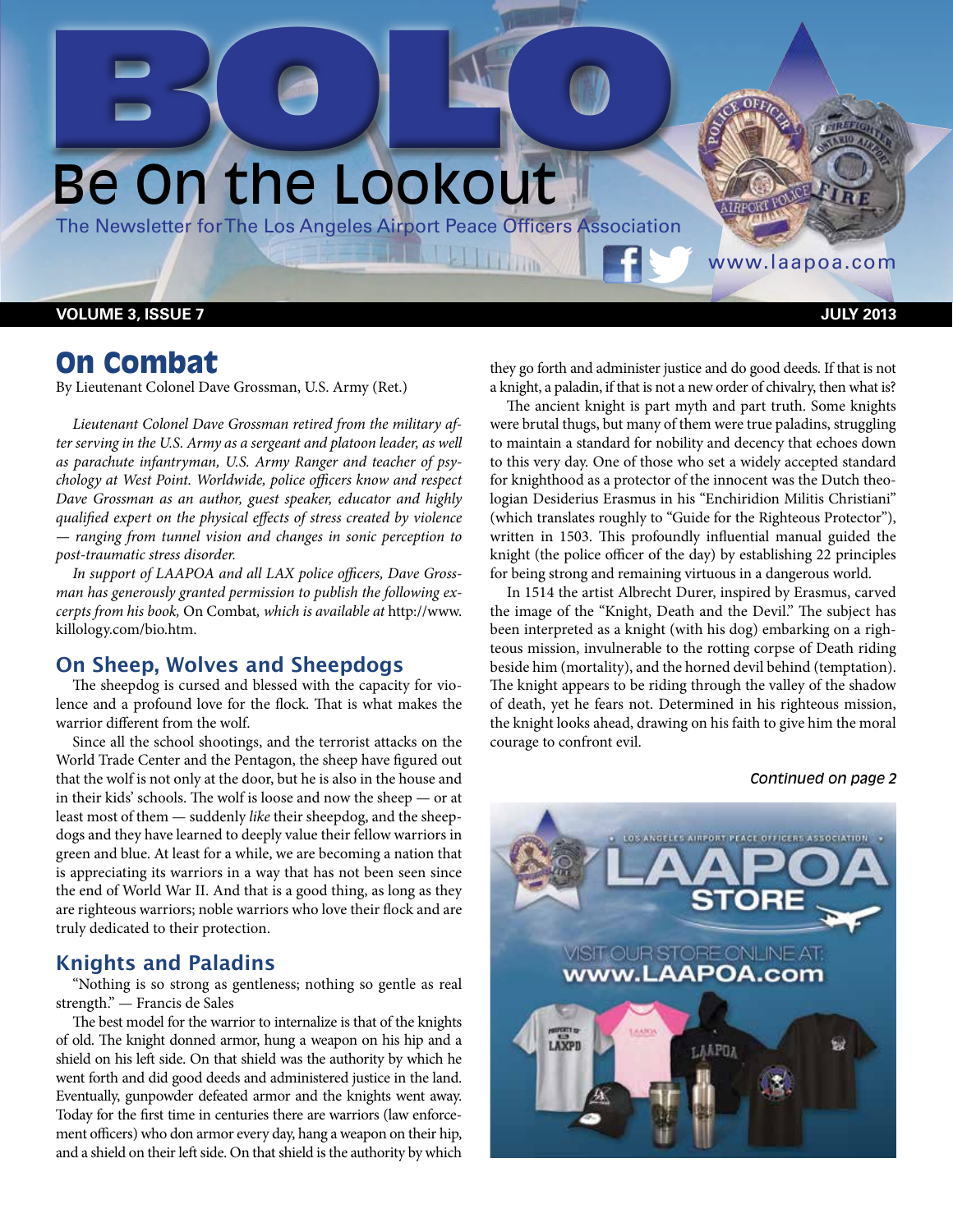#### **On Combat** *Continued from page 1*

A full list of Erasmus' 22 principles can be found in the appendix at the end of *On Combat*. For now, consider these sample guidelines for the behavior of a paladin, written 500 years ago, and see how they still apply to warriors today:

- *• Make virtue the only goal of your life*: Dedicate all your enthusiasm, all your effort, your leisure, as well as your business.
- *• Train your mind to distinguish good and evil*: Let your rule of government be determined by the common good.
- *• Never let any setback stop you in your quest*: We are not perfect — this only means we should try harder.
- *• Always be prepared for an attack*: Careful generals set guards even in times of peace.
- *• Spit, as it were, in the face of danger*: Keep a stirring quotation with you for encouragement.
- *• Treat each battle as though it were your last*: And you will finish, in the end, victorious!
- *• Don't assume that doing good allows you to keep a few vices*: The enemy you ignore the most is the one who conquers you.
- *• Never admit defeat, even if you have been wounded*: The good soldier's painful wounds spur him to gather his strength.
- *• Speak with yourself this way*: If I do what I am considering, would I want my family to know about it?
- *• Life can be sad, difficult and quick. Make it count for something!* Since we do not know when death will come, act honorably every day.

**Los Angeles Airport Peace Officers Association & Los Angeles Airport Police Athletics & Activities League**

## **State of the Union Dinner Reception**

*Thursday, July 25, 2013 5:30 p.m. The Proud Bird Restaurant Red Barron/Fireside 11022 Aviation Blvd., Los Angeles, CA 90045*



6080 Center Drive, 6th Floor Los Angeles, CA 90045 Telephone: (310) 242-5218 Fax: (310) 242-5201 Email: *info@laapoa.com* Website: *www.laapoa.com* Facebook: *Los Angeles Airport Police* Twitter: @*AirportPoliceLA*

*BOLO* is a publication of the Los Angeles Airport Peace Officers Association (LAAPOA). Opinions expressed by individual Board members or contributing authors in this publication do not necessarily reflect the opinions of the entire Board.

The Board of Directors meets on the third Thursday of each quarter at the LAAPOA Headquarters.

## BOARD OF DIRECTORS

Marshall E. McClain, President Julius Levy, Vice President RUPERT STAINE, Treasurer MIKE DEAR, Secretary Julio Aparicio, Assistant Secretary

## DIRECTORS

LUIS ALEJANDRE, Director (LAX) Richard Andrade, Director (LAX) BRUCE AUTRY, Director (LAX) ANDREI SOTO, Director (LAX) Robert Mainwaring, Director (ONT) Michael DeSouza, Director (ONT) JOSEPH BARRETT, Director (VNY) Rodney Rouzan, Director (VNY/PMD)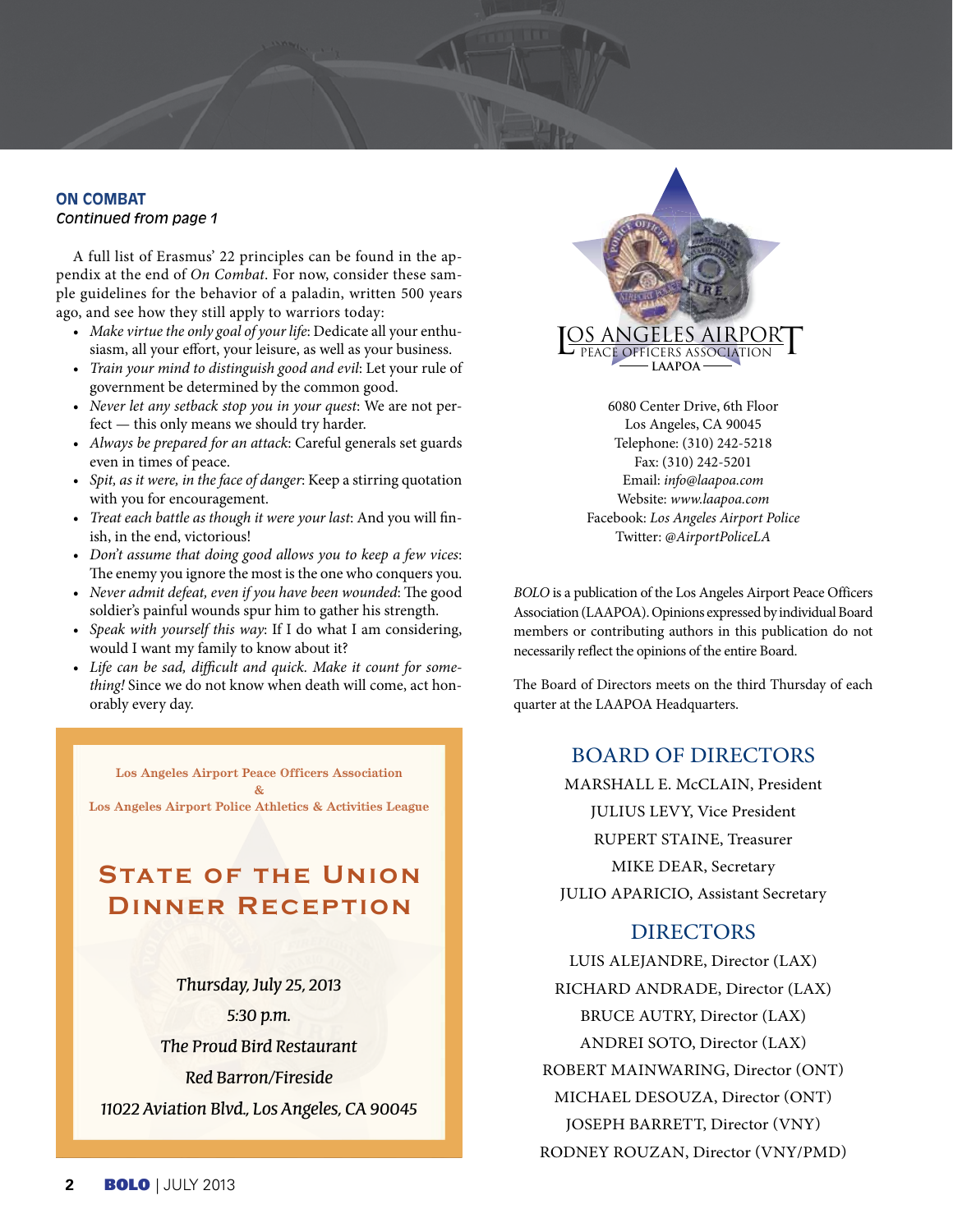

Copyright © 2013 Los Angeles County district attorney's office. All rights reserved. May be reproduced for noncommercial prosecutorial, law enforcement and educational purposes only (*drutledge@da.lacounty.gov*).

### **Number: 2013-14 Date: 06-10-13 By: Devallis Rutledge Topic: Presumption of Innocence**

#### **Issue: Where and when does the "presumption of innocence" operate?**

On November 24, 1963, two days after Lee Harvey Oswald assassinated President Kennedy, Oswald was himself shot and killed by Jack Ruby, while a national television audience looked on. The Dallas jury in Ruby's subsequent murder trial presumed him innocent, and then found him guilty (he died in prison of lung cancer).

How about the millions of viewers who watched either the live broadcast or the seemingly endless replays of the shooting of Oswald? Did *they* also have to presume Ruby innocent, and pretend that they had not seen with their own eyes what they had repeatedly watched? Did news commentators have to invoke this presumption in their every report, as they often do today when discussing current crimes and defendants? Short answer: no.

Contrary to popular misconception, the Constitution does not expressly guarantee a presumption of innocence. Members of the media and the general public may be forgiven such a misunderstanding, when even appellate courts inaccurately speak of *"the constitutional right to be presumed innocent." Tiffany A. v. Superior Court* (2007) 150 Cal.App.4th 1344, 1355. In fact, *"the right to be presumed innocent ... appear[s] nowhere in the Constitution or Bill of Rights." Richmond Newspapers v. Virginia* (1980) 448 US 555, 579-80.

However, the Supreme Court has long held that a presumption of innocence *is* a requirement of a fair trial, *Coffin v. US* (1895) 156 US 432, 453-461, and is therefore implicitly protected by the constitutional guarantee of due process. *"The presumption of innocence, although not articulated in the Constitution, is a basic component of a fair trial...." Estelle v. Williams* (1976) 425 US 501, 503*.* In California, the presumption is statutorily provided as well. PC § 1096. It applies in both adult and juvenile cases. *In re Winship* (1970) 397 US 358, 364-65.

But what are the function and scope of the presumption? *"The presumption of innocence is a doctrine that allocates the burden of proof in criminal trials..." Bell v. Wolfish* (1979) 441 US 520, 533

(holding the presumption inapplicable to conditions of pretrial confinement). *"The presumption of innocence has never been applied to situations other than the trial itself." In re York* (1995) 9 Cal.4th 1133, 1148 (holding the presumption inapplicable to conditions attached to O.R. release).

For some purposes, those arrested and charged with crimes are legitimately presumed *guilty —* e.g., in setting or denying bail. *Ex parte Duncan* (1879) 53 Cal. 410, 411, and Cal. Const. Art. I, sections 12 and 28(e) (which deny bail in certain cases where *"the presumption [of guilt] is great"*).

Since the presumption of innocence is merely a mechanism for placing the burden of proof on the prosecution to establish guilt beyond a reasonable doubt, *Taylor v. Kentucky* (1978) 436 US 478, 484-85, *it has no application outside the courtroom*. The presumption begins with the criminal trial and applies to the trial of the case until the jury has deliberated and arrived at a verdict. *People v. Booker* (2011) 51 Cal.4th 141, 185. It does not continue on appeal from conviction: *"Once a defendant has been afforded a fair trial and convicted of the offense for which he was charged, the presumption of innocence disappears." Herrera v. Collins* (1993) 506 US 390, 399.

Members of the media and the general public are under no obligation to presume anyone innocent. They are free to believe their own eyes and ears and form their own opinions, unless and until they are sworn as jurors in the trial of the case.

**Bottom line:** *"The presumption operates at the guilt phase of a trial to remind the jury that the State has the burden of establishing every element of the offense beyond a reasonable doubt." Delo v. Lashley* **(1993) 507 US 272, 278.** 

(Emphases added, citations and punctuation omitted in some quoted material.)

*For information on prosecutorial and law enforcement training offered by the Los Angeles County District Attorney's Criminal Justice Institute, please visit* http://da.lacounty.gov/CJI.

*This information was current as of publication date. It is not intended as legal advice. It is recommended that readers check for subsequent developments, and consult legal advisors to ensure currency after publication. Local policies and procedures regarding application should be observed.*

## **Want to Stay Informed?**

**Pleae visit us online and read the Law Enforcement Legal Reporter at https://laapoa.com/membersonly/officer-safety.php**